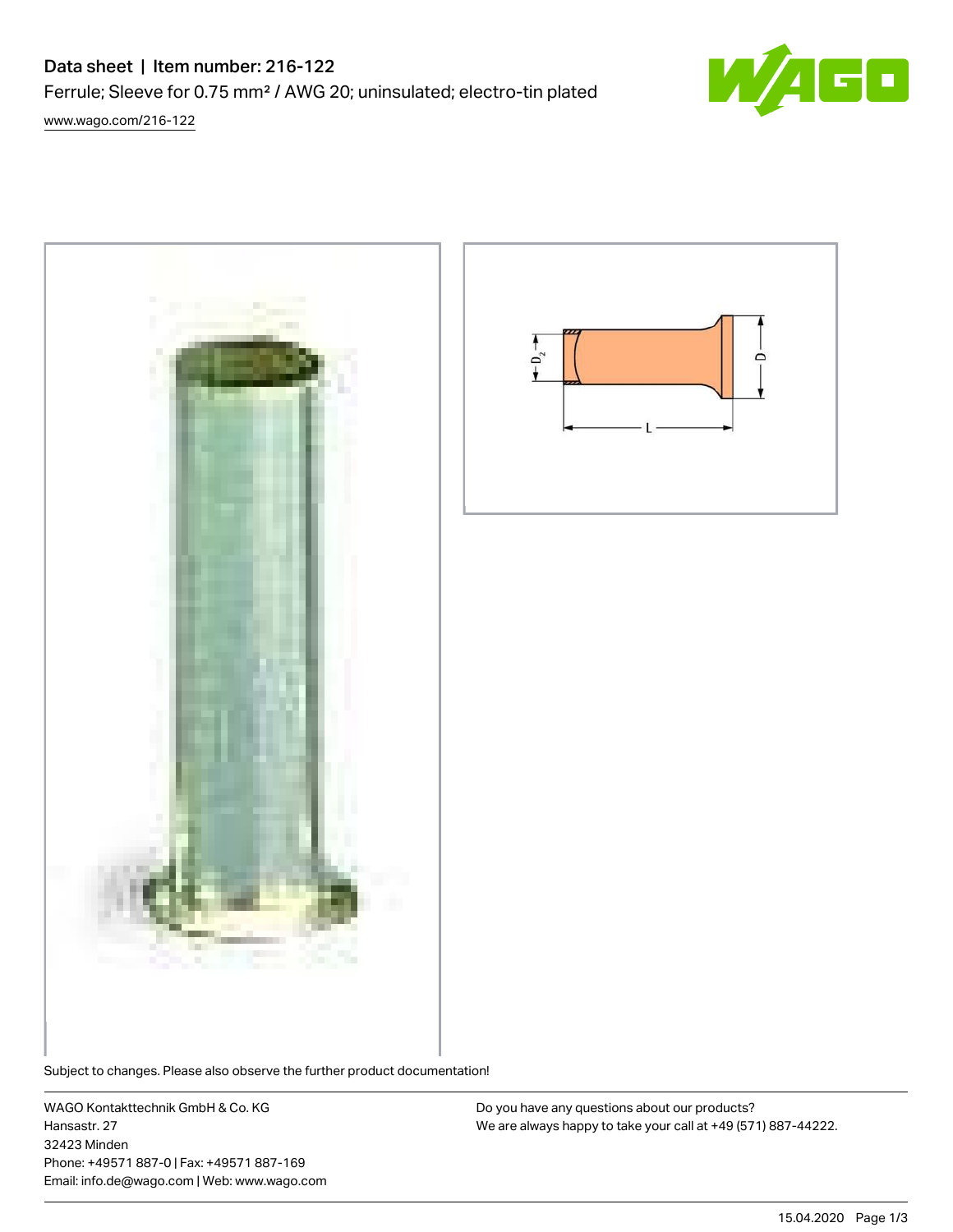

| RoHS $\checkmark$ | <b>BOMcheck</b> <sub>net</sub> |
|-------------------|--------------------------------|
| Compliant         |                                |

# Data Technical Data

| Main product function | Ferrule                |
|-----------------------|------------------------|
| Querschnitt Hülse AWG | 18 AWG                 |
| Hülse für             | $0.75 \,\mathrm{mm}^2$ |
|                       |                        |

#### Connection data

| <b>Strir</b><br>ັ<br>$\sim$ | i mm<br>nch. |  |
|-----------------------------|--------------|--|
|                             |              |  |

# Geometrical Data

| Length     | 6 <sub>mm</sub>     |
|------------|---------------------|
| Diameter   | $2.3 \,\mathrm{mm}$ |
| Diameter 2 | $1.2 \,\mathrm{mm}$ |

#### Material Data

| Weight | 0 a |  |
|--------|-----|--|

#### Commercial data

| Product Group      | 2 (Terminal Block Accessories) |  |
|--------------------|--------------------------------|--|
| Packaging type     | <b>BOX</b>                     |  |
| Country of origin  | <b>DE</b>                      |  |
| <b>GTIN</b>        | 4017332277624                  |  |
| Customs Tariff No. | 85369010000                    |  |

## **Counterpart**

# Downloads **Documentation**

Bid Text

Subject to changes. Please also observe the further product documentation!

WAGO Kontakttechnik GmbH & Co. KG Hansastr. 27 32423 Minden Phone: +49571 887-0 | Fax: +49571 887-169 Email: info.de@wago.com | Web: www.wago.com Do you have any questions about our products? We are always happy to take your call at +49 (571) 887-44222.